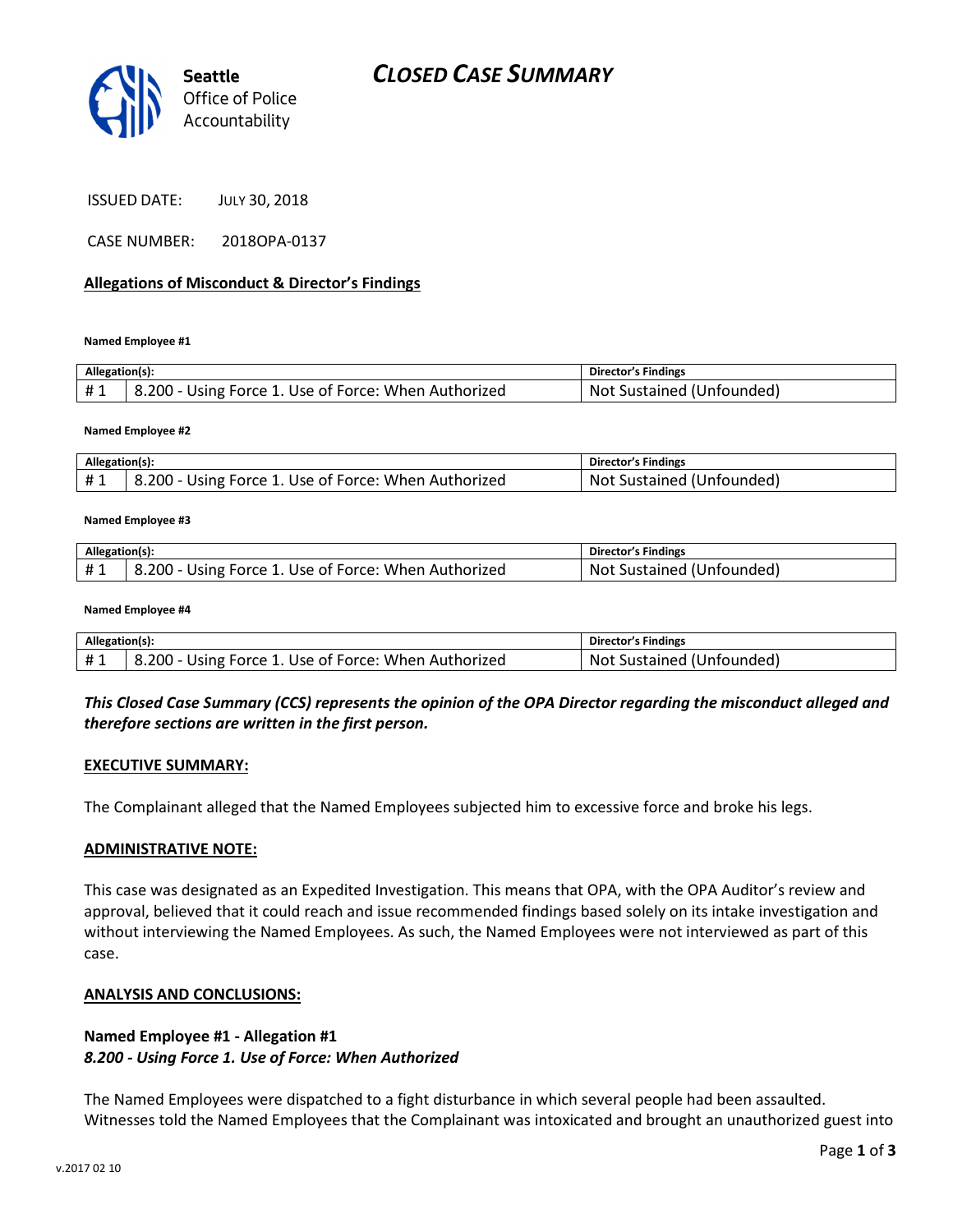

Seattle Office of Police Accountability

# CLOSE CASE SUMMARY

OPA CASE NUMBER: 2018OPA-0137

an apartment building. When he was confronted about this, the Complainant became "enraged" and assaulted apartment staff and residents. The staff members reported that the Complainant had been using alcohol and possibly drugs over the weekend

The Named Employees informed the Complainant that he was under arrest and attempted to take him into custody. When he did not comply, the officers used force to place him under control and into handcuffs. This force was captured by the officers' Body Worn Video (BWV). The BWV showed that the Complainant immediately tensed up his arm muscles, pulled his arms towards his waist, and bent over. The Complainant began to yell, curse, and resist arrest. After developing a plan of action, the Named Employees escorted the Complainant to the ground in a controlled manner and placed him into a seated position. They then handcuffed him. He complained of pain to his legs and refused to walk to the patrol vehicle. He alleged that the Named Employees broke his legs. The Named Employees carried the Complainant to the street. He was medically evaluated by the Seattle Fire Department and eventually stood and walked to the patrol vehicle. At that time, he stated that it was a miracle that he could walk.

SPD Policy 8.200(1) requires that force used by officers be reasonable, necessary and proportional. Whether force is reasonable depends "on the totality of the circumstances" known to the officers at the time of the force and must be balanced against "the rights of the subject, in light of the circumstances surrounding the event." (SPD Policy 8.200(1).) The policy lists a number of factors that should be weighed when evaluating reasonableness. (See id.) Force is necessary where "no reasonably effective alternative appears to exist, and only then to the degree which is reasonable to effect a lawful purpose." (Id.) Lastly, the force used must be proportional to the threat posed to the officer. (Id.)

The only force used by the officers was that needed to take the Complainant down to the ground and to handcuff him. I find that this force was reasonable under the circumstances. It was further necessary to effectuate the lawful purpose of taking the Complainant into custody and safely handcuffing him. Moreover, there was no reasonable alternative to using that force. Lastly, the minimal force used was proportional to the threat posed by the Complainant's uncooperative and aggressive conduct. I note that the officers never struck the Complainant and modulated their force as soon as the Complainant was seated on the ground and handcuffed.

I find that the force used by the Named Employees was consistent with policy. However, given that the allegation in this matter is that the Named Employees broke the Complainant's legs, I recommend that this allegation be Not Sustained – Unfounded rather than Not Sustained – Lawful and Proper.

# Recommended Finding: Not Sustained (Unfounded)

# Named Employee #2 - Allegation #1 8.200 - Using Force 1. Use of Force: When Authorized

For the same reasons as stated above (see Named Employee #1, Allegation #1), I recommend that this allegation be not Sustained – Unfounded.

Recommended Finding: Not Sustained (Unfounded)